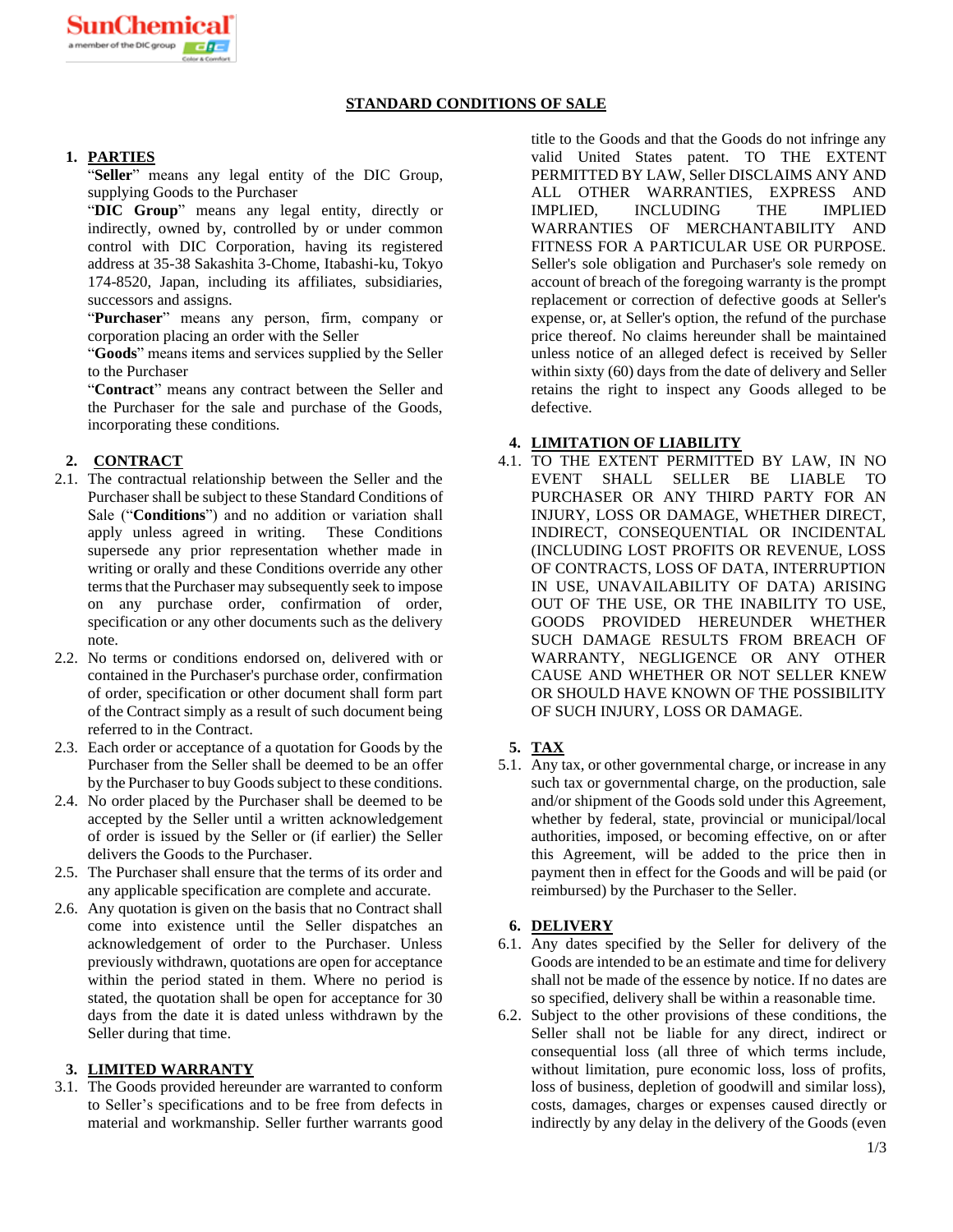SunChemic a member of the DIC gr

> if caused by the Seller's negligence), nor shall any delay entitle the Purchaser to terminate or rescind the Contract unless such delay exceeds one-hundred and eighty [180] days.

- 6.3. The Seller shall be under no liability to the Purchaser in respect of any damaged Goods delivered unless at the time of delivery the damage is endorsed in writing on the delivery note or the delivery note is endorsed "not examined" and a separate written notice of the damaged Goods is sent to the Seller in writing within fourteen (14) days of delivery. The Purchaser must notify the Seller (and, if appropriate, the carrier) in writing of the nonreceipt or shortage in delivery of any Goods by the Purchaser or his nominated carrier within ten (10) days of the invoice date relating to any delivery. The Company shall not be liable for any non-delivery of Goods (even if caused by the Company's negligence) unless the Purchaser gives written notice to the Company of the nondelivery in accordance with this condition 6.3. For the avoidance of doubt, any liability of the Company for nondelivery of the Goods shall be limited to replacing the Goods within a reasonable time or issuing a credit note at the pro rata Contract rate against any invoice raised for such Goods.
- 6.4. The Purchaser shall hold the Seller indemnified against any loss or damage arising by the failure to give the notification of receipt or damaged Goods within the time limit specified above.
- 6.5. The Purchaser shall accept deliveries which are within ten per cent (10%) either less or more than the quantity ordered and shall not be entitled to object to or reject the Goods or any of them by reason of the surplus or shortfall and will pay the unit invoiced price for the quantity of Goods delivered.
- 6.6. Any request by the Purchaser for proof of delivery from the Seller or the carrier must be made in writing no later than four (4) months after the date of the invoice related to the delivery and in the absence of any such request in writing delivery of the Goods shall be deemed conclusively to have been made.
- 6.7. If the Purchaser fails to take delivery of the Goods or fails to give the Seller adequate delivery instructions documents, licences or authorisations then without prejudice to any other right or remedy available to the Seller risk in the Goods shall pass to the Purchaser (including for loss or damage caused by the Company's negligence), the Goods shall be deemed to have been delivered and the Seller may elect to store the Goods until actual delivery whereupon the Purchaser shall be liable for all related costs and expenses (including, without limitation, storage and insurance) and the Seller may sell the Goods for a price readily obtainable and after deducting reasonable storage, insurance and selling expenses, charge the Purchaser for any shortfall.
- 6.8. If any order for Goods is to be delivered by instalments, each instalment shall be treated as a separate contract, each of which shall be paid for in accordance with Clause 8 hereof and the Seller shall be entitled to withhold delivery of future instalments pending payment.
- 6.9. The failure of the Seller to deliver the Goods or where the Seller makes short delivery shall not entitle the Purchaser to repudiate the Contract unless Clause 10 applies to such failure.
- 6.10.Where Goods are delivered by instalments, any defect in any one instalment of Goods shall not be grounds for cancellation of the order, for the remaining instalments by the Purchaser, who shall be bound to accept delivery thereof.
- 6.11.Seller prohibits receipt, storage, or use of Seller's Goods at residential locations. Seller will not fulfil orders that have a residential shipping address and will not ship any of its Goods to a residential address.

## **7. TITLE AND RISK OF LOSS**

7.1. Seller shall retain title to the Goods until they are paid for in full or used by the Purchaser in the ordinary course of business. The Purchaser shall provide any documentation reasonably requested by Seller to record Seller's interest in such goods. Risk of loss of the Goods shall pass to the Purchaser upon delivery and Purchaser shall adequately insure the Goods until they are paid in full.

## **8. PAYMENT AND INTEREST**

- 8.1. Payment shall be made by the Purchaser within thirty (30) days of the date of the invoice' (the 30th day being the 'Payment Date'). Time for payment shall always be of the essence.
- 8.2. Prices quoted are exclusive of Value Added Tax and are ex-works unless otherwise specified in writing.
- 8.3. Seller reserves the right to charge one and one half percent (1.5%) Interest per month from the date payment is due until paid in full (or the maximum annual legal rate for sales of commercial goods, whichever is less) on overdue balances. The Purchaser shall also reimburse Seller for any costs and expenses, including attorney fees, incident to the collection of any delinquent account.

# **9. FORCE MAJEURE**

9.1. Seller shall not be liable for delay or failure in the performance of the obligations contained in this invoice arising from any causes beyond the control of Seller, and in such case of the time for performance shall be extended by the period of such force majeure. HOWEVER, IN NO EVENT SHALL SELLER BE LIABLE FOR DAMAGES CAUSED DIRECTLY OR INDIRECTLY BY ANY DELAY IN DELIVERY.

### **10. BREACH**

10.1. If the Purchaser (i) fails to perform any of its obligations hereunder; (ii) fails to pay any payment on the due date; (iii) is the subject of a bankruptcy petition or has an administrator or administrative receiver appointed over its business or undertaking or seeks an arrangement with its creditors or enters into liquidation whether compulsory or voluntary (save for the purpose of amalgamation or reconstruction of a solvent limited company); (iv) ceases to trade or threatens to cease to trade; or (v) if the Seller has reason to have serious doubt as to the Purchaser's